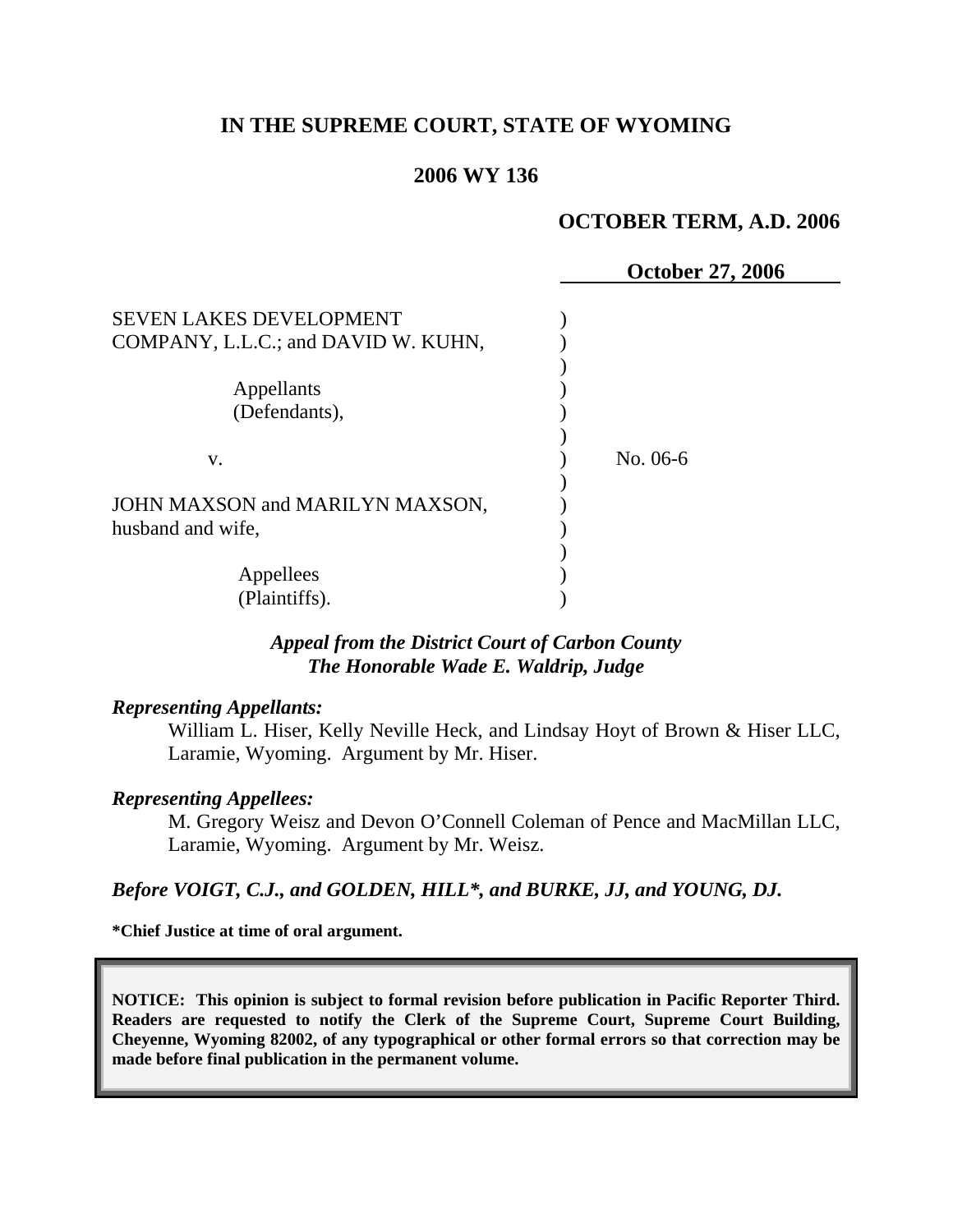## **VOIGT**, **Chief Justice**.

[¶1] Appellants Seven Lakes Development Company, L.L.C. and David Kuhn ("the Appellants") appeal the district court's determination that Appellees John and Marilyn Maxson ("the Maxsons") hold a profit a prendre (profit) to hunt and fish on the Appellants' land and that such profit: (1) has not been abandoned; (2) has not been extinguished through adverse possession; (3) allows the use of motorized vehicles; and (4) allows access to adjacent federal lands. We affirm.

### **ISSUES**

[¶2] 1. Did the district court properly determine on summary judgment that the Maxsons held a profit in the Appellants' land?

 2. Did the district court err when it found that the profit had not been abandoned by the Maxsons or their predecessors in interest?

 3. Did the district court err when it found that the profit had not been extinguished through adverse possession?

 4. Did the district court err when it found that the profit allows the use of motorized vehicles by the Maxsons while exercising their rights under the profit?

 5. Did the district court err in its findings regarding the Maxsons' right to enter adjacent public lands from the Appellants' property while exercising their rights under the profit?

## **FACTS**

[¶3] At the outset, we will generally describe the facts relevant to this appeal, but will discuss other facts relevant to each issue in the discussion of those issues. On April 4, 1955, Clarence McKinley ("McKinley") received a patent granting him title to 480 acres of land in Carbon County, Wyoming. The land is legally described as "N½N½, SW¼NW¼, N½SW¼, SW¼SW¼" of section 22 and "W½W½" of section 27 in Township 18 North, Range 78 West of the  $6<sup>th</sup>$  Principal Meridian, Wyoming. McKinley also owned an additional piece of land in section 22 that is now held by Seven Lakes.

[¶4] McKinley apparently intended to subdivide the land in sections 22 and 27 and form a small community he called "Woodedge." He created twenty-four 10-acre plots that were to be sold with the intent that the buyers would erect cabins thereon. McKinley intended to build certain improvements on the land he retained, including a road, a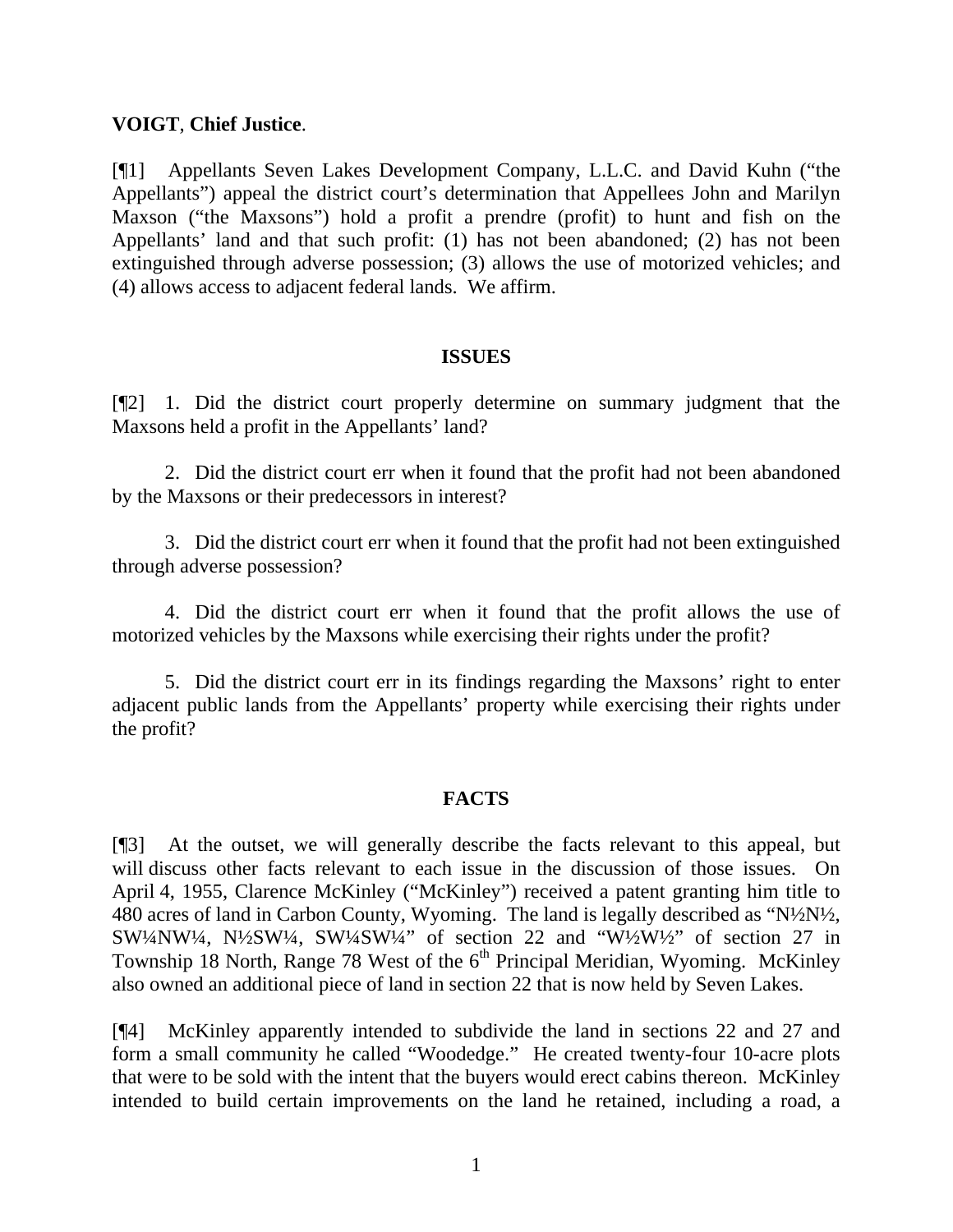toboggan run, and a lodge; however, such improvements were never completed. Two of the parcels that McKinley conveyed in this manner are now owned by the Maxsons. As we will more closely examine in our discussion, *infra*, the deeds from McKinley to the Maxsons' predecessors contained language indicating that the original grantees were also granted a "privilege" to hunt and fish on the lands owned by McKinley. A large portion of the land in the Woodedge area that was subject to the "privilege" is now owned, through various conveyances, by the Appellants. Seven Lakes owns the land at issue in section 22 and David Kuhn owns the land in section 27.

[¶5] The instant appeal arose from an action filed by the Maxsons against the Appellants and Clear Creek Cattle Company.<sup>[1](#page-2-0)</sup> The Maxsons sought a declaratory judgment on the legal status of their interest in the lands originally retained by McKinley and now owned by the Appellants. On cross-motions for summary judgment, the district court determined that the "privileges" to hunt and fish held by the Maxsons constituted a covenant running with the land, namely, a profit.

[¶6] The district court later held a bench trial to determine the scope of the profit and whether the profit had been extinguished in the time between the grant from McKinley in the 1950s and the filing of the present action. After the trial, the district court concluded, among other determinations, that the profit had not been abandoned by the Maxsons' predecessors in interest, had not been adversely possessed by the Kuhn family, allowed motorized vehicles to be used in the enjoyment of the profit by the dominant estate owners, and did not allow a general access easement across the Appellants' lands to adjacent public lands. The district court also determined, however, that the Maxsons could not be prevented from crossing into public lands during their proper use of the profit. The instant appeal followed.

### **STANDARD OF REVIEW**

[¶7] Our standard of review for summary judgments is well known:

 $\overline{a}$ 

 Summary judgment is appropriate when no genuine issue as to any material fact exists and the prevailing party is entitled to have a judgment as a matter of law. *Eklund v. PRI Environmental, Inc.,* 2001 WY 55, ¶ 10, 25 P.3d 511, ¶ 10 (Wyo.2001); *see also* W.R.C.P. 56(c). A genuine issue of material fact exists when a disputed fact, if it were proven, would have the effect of establishing or refuting an essential element of the cause of action or defense that has been

<span id="page-2-0"></span><sup>&</sup>lt;sup>1</sup> Clear Creek Cattle Company is a business that is closely related to Seven Lakes; however, Clear Creek no longer owns any land in sections 22 or 27 and, therefore, it is no longer involved in this case.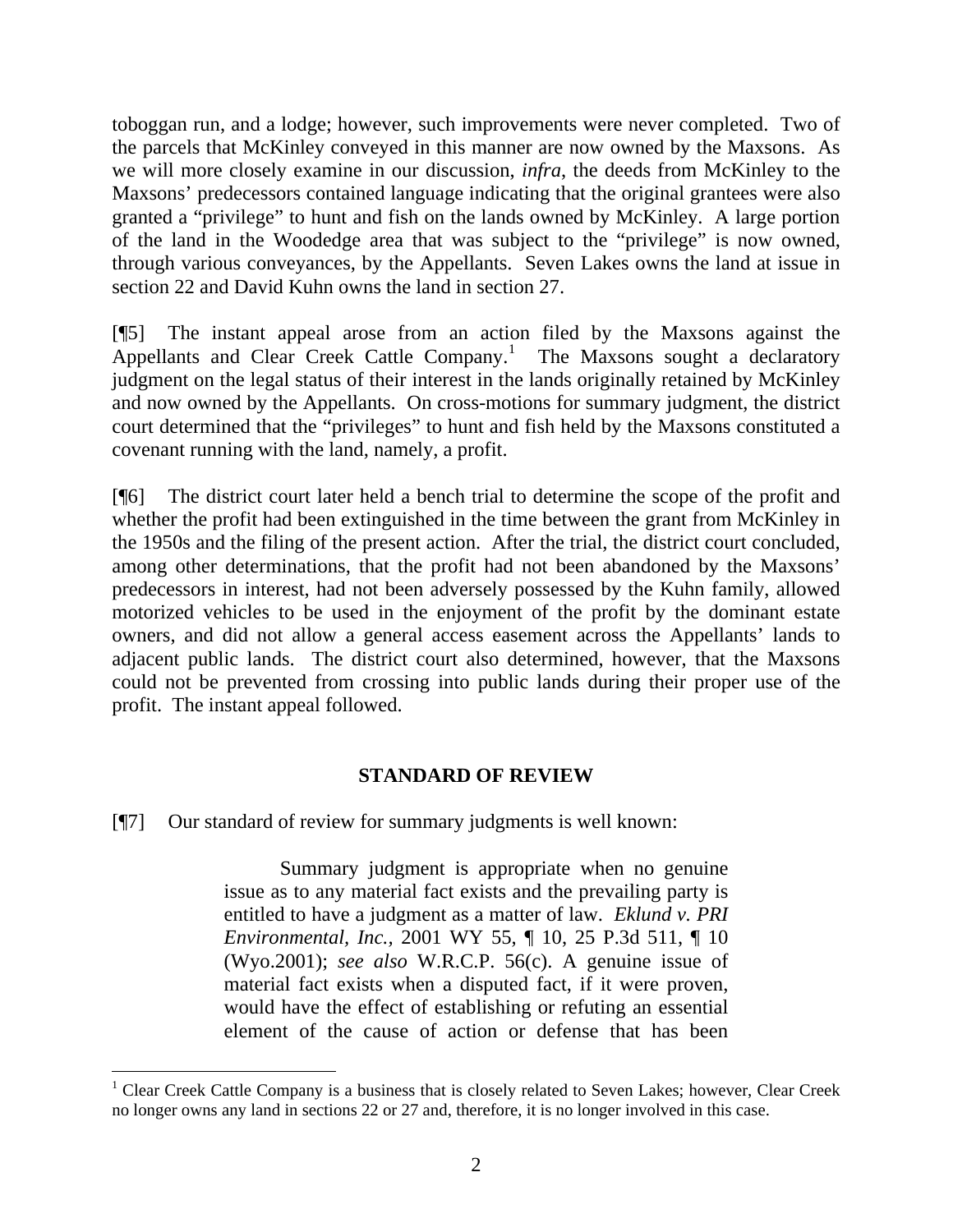asserted by the parties. *Williams Gas Processing-Wamsutter Co. v. Union Pacific Resources Co.,* 2001 WY 57, ¶ 11, 25 P.3d 1064, ¶ 11 (Wyo.2001). We examine the record from the vantage point most favorable to the party who opposed the motion, and we give that party the benefit of all favorable inferences that may fairly be drawn from the record. *Id.* We evaluate the propriety of a summary judgment by employing the same standards and by using the same materials as were employed and used by the lower court. *Scherer Constr., LLC v. Hedquist Constr., Inc.,* 2001 WY 23, ¶ 15, 18 P.3d 645, ¶ 15 (Wyo.2001). We do not accord any deference to the district court's decisions on issues of law. *Id.*

*Trabing v. Kinko's, Inc.*, 2002 WY 171, ¶ 8, 57 P.3d 1248, 1252 (Wyo. 2002).

[¶8] When reviewing findings of fact and conclusions of law after a bench trial, we apply the following standard of review:

> "The factual findings of a judge are subject to a broader scope of review than a jury verdict, and the appellate court may examine all of the properly admissible evidence in the record." *R.C.R., Inc. v. Rainbow Canyon, Inc.*, 978 P.2d 581, 586 (Wyo.1999) (citing *Hopper v. All Pet Animal Clinic, Inc.*, 861 P.2d 531, 538 (Wyo.1993)). The findings of fact made by the district court will not be set aside unless clearly erroneous. *Hopper*, 861 P.2d at 538. The district court's conclusions of law are not binding on the reviewing court and are reviewed *de novo*.

*Baker v. Pike*, 2002 WY 34, ¶ 9, 41 P.3d 537, 541 (Wyo. 2002).

### **DISCUSSION**

### *Legal classification of the Maxsons' interest in the Appellants' lands*

[¶9] We must first determine whether the district court erred in construing the Maxsons' interest in the Appellants' lands as a profit. The issue is one of law and comes before us on a grant of summary judgment in favor of the Maxsons; therefore, our review is *de novo*. *See Smith v. Nugget Exploration,* 857 P.2d 320, 323 (Wyo. 1993). We find that the district court properly applied the law and agree that a profit was created.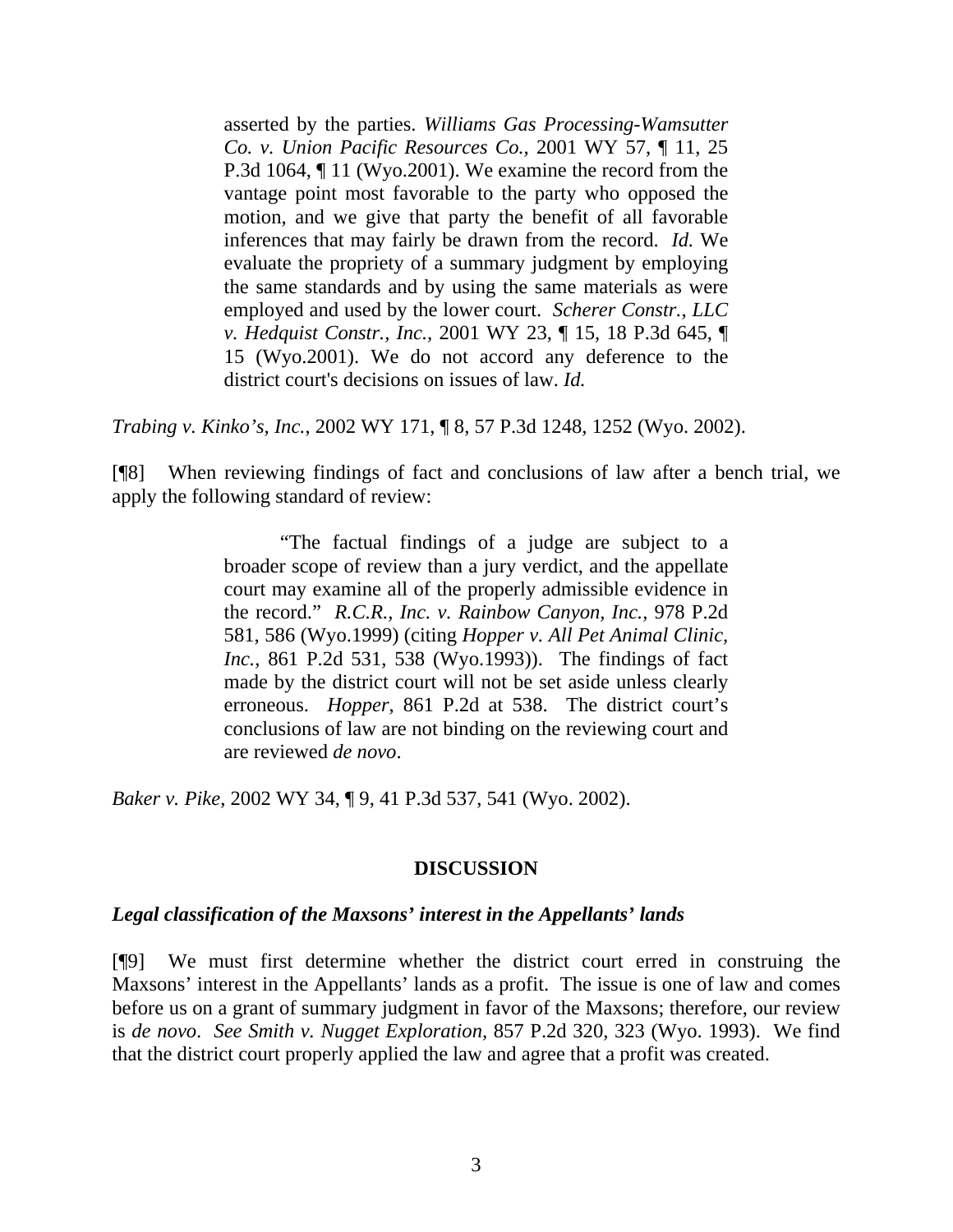[¶10] All parties agree that whatever interest the Maxsons have was created by McKinley's warranty deeds to the original purchasers of the Maxsons' land. Our rules of construction for deeds are well known:

> We interpret a warranty deed like a contract "from specific language of the deed," and "begin by looking at the instrument itself." *Bixler* [*v. Oro Mgmt., L.L.C.*, 2004 WY 29], ¶ 16[, 86 P.3d 843, 849 (Wyo.2004)]. We must first examine the terms of the deed and give them their plain and ordinary meaning. Plain meaning is that "meaning which [the] language would convey to reasonable persons at the time and place of its use." *Id.*, ¶ 14. When the provisions in the contract are clear and unambiguous, the court looks only to the "four corners" of the document in arriving at the intent of the parties. Determining the parties' intent is our prime focus in interpreting or construing a contract. *Boley v. Greenough*, 2001 WY 47, ¶ 11, 22 P.3d 854, ¶ 11 (Wyo.2001).

*Gilstrap v. June Eisele Warren Trust*, 2005 WY 21, ¶ 12, 106 P.3d 858, 862 (Wyo. 2005).

[¶11] Before we analyze the language of the original warranty deeds, however, we must review certain non-possessory privileges and interests in land.

> A license is a privilege to do certain acts of a temporary character on the land of another which is revocable at the will of a licensor unless a definite time has been specified, or unless it is coupled with an interest. *Coumas v. Transcontinental Garage*, 68 Wyo. 99, 230 P.2d 748, 758 (1951). A license does not give any interest in the land, but means that one who possesses a license is not a trespasser. *Anthony Wilkinson Live Stock Co. v. McIlquam*, 14 Wyo. 209, 226-27, 83 P. 364, 369 (1905); *Metcalf v. Hart*, 3 Wyo. 513, 527, 27 P. 900, 905 (1891). A license may be created by parol, a writing, or can be implied from the acts of the parties, from their relations, and from usage and custom. *Kendrick v. Healy*, 27 Wyo. 123, 148, 192 P. 601, 610 (1920).

*Sammons v. American Auto. Ass'n*, 912 P.2d 1103, 1105 (Wyo. 1996). Licenses are distinguishable from servitudes, which are interests in land: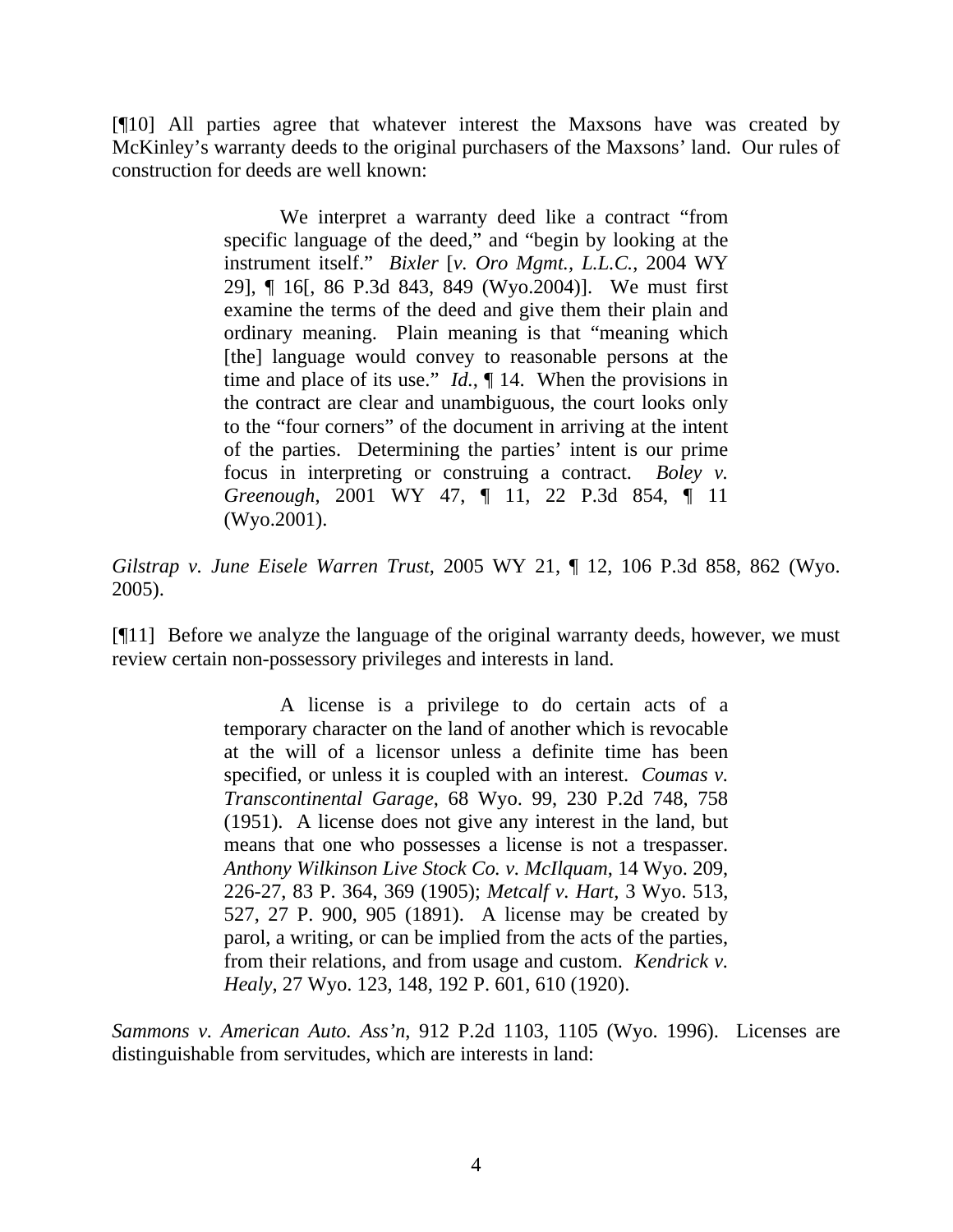(1) A servitude is a legal device that creates a right or an obligation that runs with land or an interest in land.

> (a) Running with the land means that the right or obligation passes automatically to successive owners or occupiers of the land or the interest in land with which the right or obligation runs.

> (b) A right that runs with land is called a "benefit" and the interest in land with which it runs may be called the "benefited" or "dominant" estate.

> (c) An obligation that runs with land is called a "burden" and the interest in land with which it runs may be called the "burdened" or "servient" estate.

Restatement (Third) of Prop.: Servitudes § 1.1(1) (2000 & Cum. Supp. 2006).

[¶12] A "servitude" is a general category that includes a variety of non-possessory interests in land, including easements and profits. *Id.* § 1.1(2). "An easement is defined as 'an interest in land which entitles the easement holder to a limited use or enjoyment over another person's property.'" *Hasvold v. Park County Sch. Dist. No. 6*, 2002 WY 65, ¶ 13, 45 P.3d 635, 638 (Wyo. 2002) (quoting *Mueller v. Hoblyn*, 887 P.2d 500, 504 (Wyo. 1994)). Profits have been referred to as "easements 'plus.'" Restatement (Third) of Prop.: Servitudes § 1.2 cmt. e. The Restatement explains that "[p]rofits are easements (rights to enter and use land in the possession of another) plus the right to remove something from the land." *Id.* Similarly, 28A C.J.S. *Easements* § 9 (1996) notes that "[t]he [profit] right is in the nature of an easement, and it is often called an easement; but it is more than an easement. It is an interest or an estate in the land itself as distinguished from a mere personal obligation of the owner of realty." *Cf.* 25 Am. Jur. 2d *Easements and Licenses* § 3 (2004) ("[A] profit a prendre is a liberty in one person to enter another's soil and take from it the fruits not yet carried away. A profit a prendre is therefore distinguishable from an easement, since one of the features of an easement is the absence of all right to participate in the profits of the soil charged with it.") In agreement with these general rules, we have said that a "profit a prendre is . . . a right to take a certain thing or things from the land of another. If, accordingly, the right to take does not exist, the right cannot, at least strictly, be called a profit a prendre." *Denver Joint Stock Land Bank of Denver v. Dixon*, 122 P.2d 842, 847 (Wyo. 1942).

[¶13] Profits and easements may be appurtenant to a dominant estate or held in gross. 25 Am. Jur. 2d *Easements and Licenses* §§ 3, 8, 9; 28A C.J.S. *Easements* §§ 9-11. An "appurtenant" non-possessory interest in land "means that the rights or obligations of a servitude are tied to ownership or occupancy of a particular unit or parcel of land." Restatement (Third) of Prop.: Servitudes § 1.5(1). An interest is "in gross," however, when the right "is not tied to ownership or occupancy of a particular unit or parcel of land." *Id.* § 1.5(2).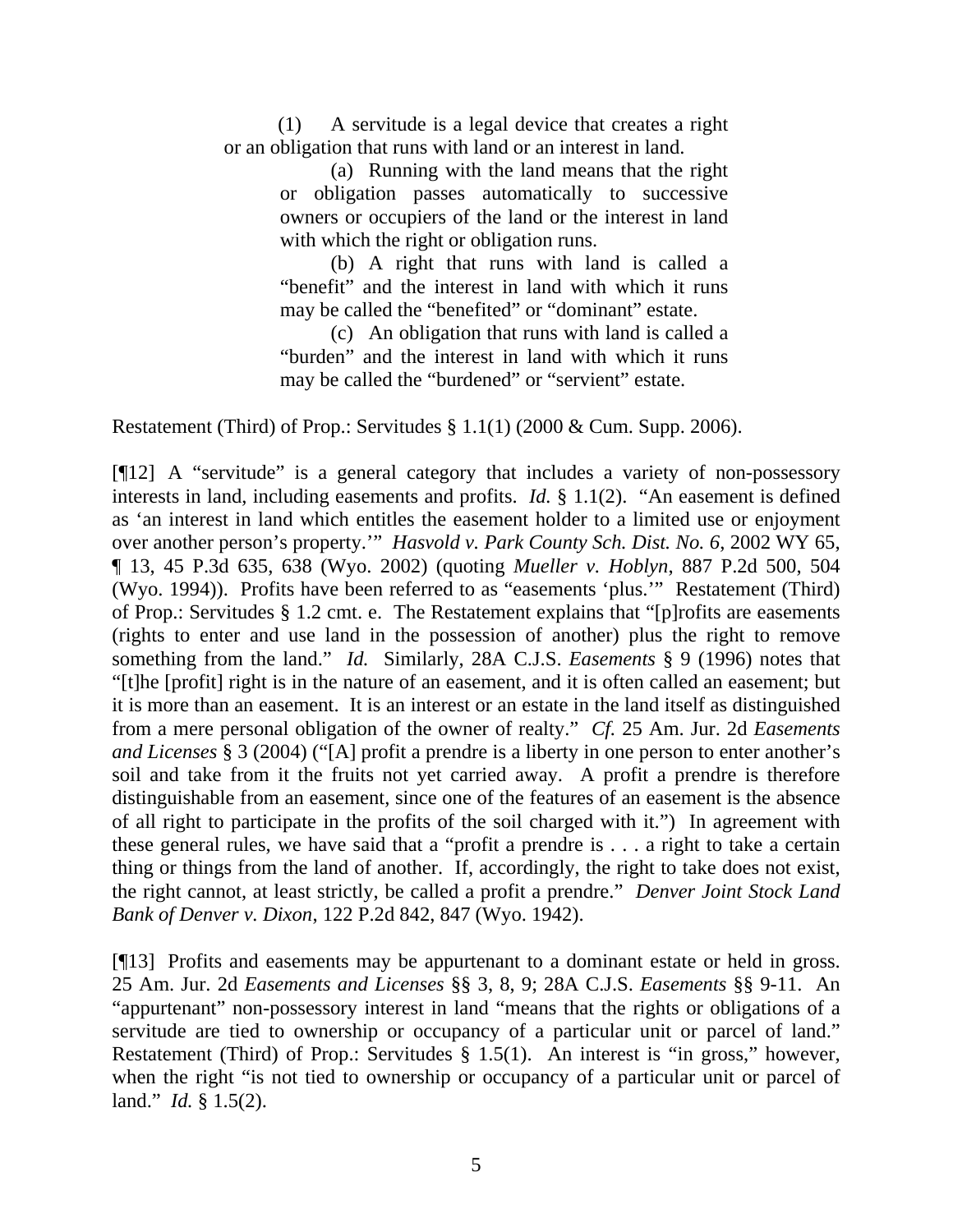[¶14] Finally, we note that "[t]he principle difference between a servitude and a license is that a license is revocable at will. An easement or profit, by contrast, is normally irrevocable. Easements and profits can be revoked only if the right to revoke is expressly reserved and properly exercised." *Id.* § 2.2 cmt. h.

[¶15] The Maxsons currently own two parcels that were conveyed to their predecessors in interest by McKinley in 1957 and 1958, respectively. The relevant language in those warranty deeds is nearly identical:

> Reserving unto Grantors all Ski and road rights of way and subject to the following Restrictive and Protective Covenants for all land now owned or hereafter acquired by Grantors in Section[s] 22 and 27, Township 18 North, Range 78 West of the 6th P.M., Wyoming:

> 1. There shall be no pollution of the East Fork of Dutton Creek or any of its tributaries;

> 2. Grazing rights are limited to land owned by grantees herein or hereafter acquired by grantees herein.

> 3. Each pruchaser [sic] from grantor herein to lands in Section[s] 22 and 27 in said Township shall have equal water rights and water rights of way to the said East Fork of Dutton Creek and its tributaries in said areas;

> 4. All building sites and all buildings that shall be built by grantees upon the above described lands shall be maintained in a neat and orderly manner;

> 5. *Hunting and fishing privileges are extended to all lands now owned by grantor, or hereafter acquired by grantor in said Sections 22 and 27*, but said privileges must not be commercialized by grantees herein;

> 6. These covenants are to run with the land and shall be binding on grantors and grantees and all persons claiming under them.

> 7. If the parties hereto, or any of them or their heirs or assigns shall violate or attempt to violate any of the covenants herein, it shall be lawful for any other person or persons owning any real property situated in W½W½ of Section 27 and W½W¼ Section 22 in said Township to prosecute any proceedings at law or in equity against the person or persons violating or attempting to violate any such covenants and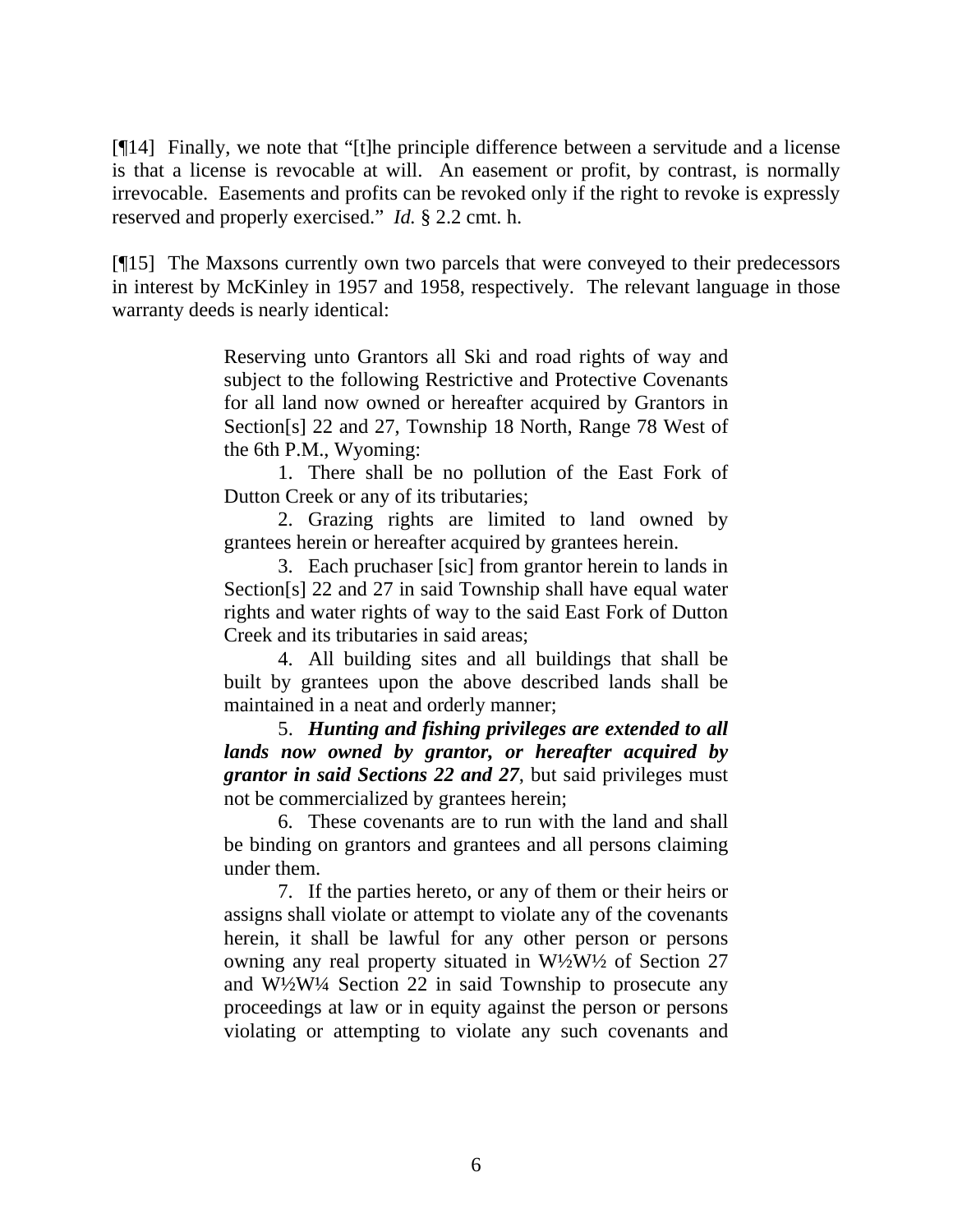either to prevent him or them from so doing or to recover damages or the dues for such violation.<sup>[2]</sup>

(Emphasis added.)

[¶16] The Appellants argue that the hunting and fishing language in paragraph 5, above, created a revocable license between McKinley and the original grantees. The Maxsons argue that the district court correctly construed the language and McKinley created a profit. Though the parties disagree about the meaning of the language, neither party argues that the deed is ambiguous. Mere disagreement as to the meaning of language in a deed does not necessarily mean that the deed is ambiguous. *Newman v. Rag Wyo. Land Co.*, 2002 WY 132, ¶ 11, 53 P.3d 540, 544 (Wyo. 2002).

[¶17] In the similar context of determining whether an easement or license was created by a grant, we have said that when

> determining whether an easement or a license exists, the critical factor to consider is the parties' intent, identified by the manner in which the right was created, the nature of the right created, the duration of the right, the amount of consideration given for the right, and whether there is a reservation of power to revoke the right.

*Baker*, ¶ 20, 41 P.3d at 543. *See also Markstein v. Countryside I, L.L.C.*, 2003 WY 122, ¶ 33, 77 P.3d 389, 399-400 (applying the *Baker* factors to a grant of fishing rights).

 $[918]$  In the instant case, we note that (1) the hunting and fishing "privileges" were created in a warranty deed for property in the Woodedge area; (2) the grant created a legally enforceable right to enter and take wildlife and fish from the land of the grantor; (3) no time was specified for the "privileges" to continue or at which they would automatically cease; (4) consideration was paid for the warranty deed, including all items listed as "Restrictive and Protective Covenants"; and (5) the only implied basis for revoking the "privileges" was if they were "commercialized." We are further cognizant of the following characteristics of the language in the warranty deed:

- Though not dispositive, the "privileges" are designated as "Restrictive and Protective Covenants." *See Markstein*, ¶ 32, 77 P.3d at 399 ("The label that the parties give the right, however, does not dictate its legal effect.");
- The "covenants" run with the land—i.e., they are appurtenant—and are binding on persons within the grantor's and grantee's line of title; and

<span id="page-7-0"></span> $\overline{a}$  $2^{2}$  Some language in the 1958 conveyance differed in minor respects, but for purposes of this appeal, such disparities are of no consequence.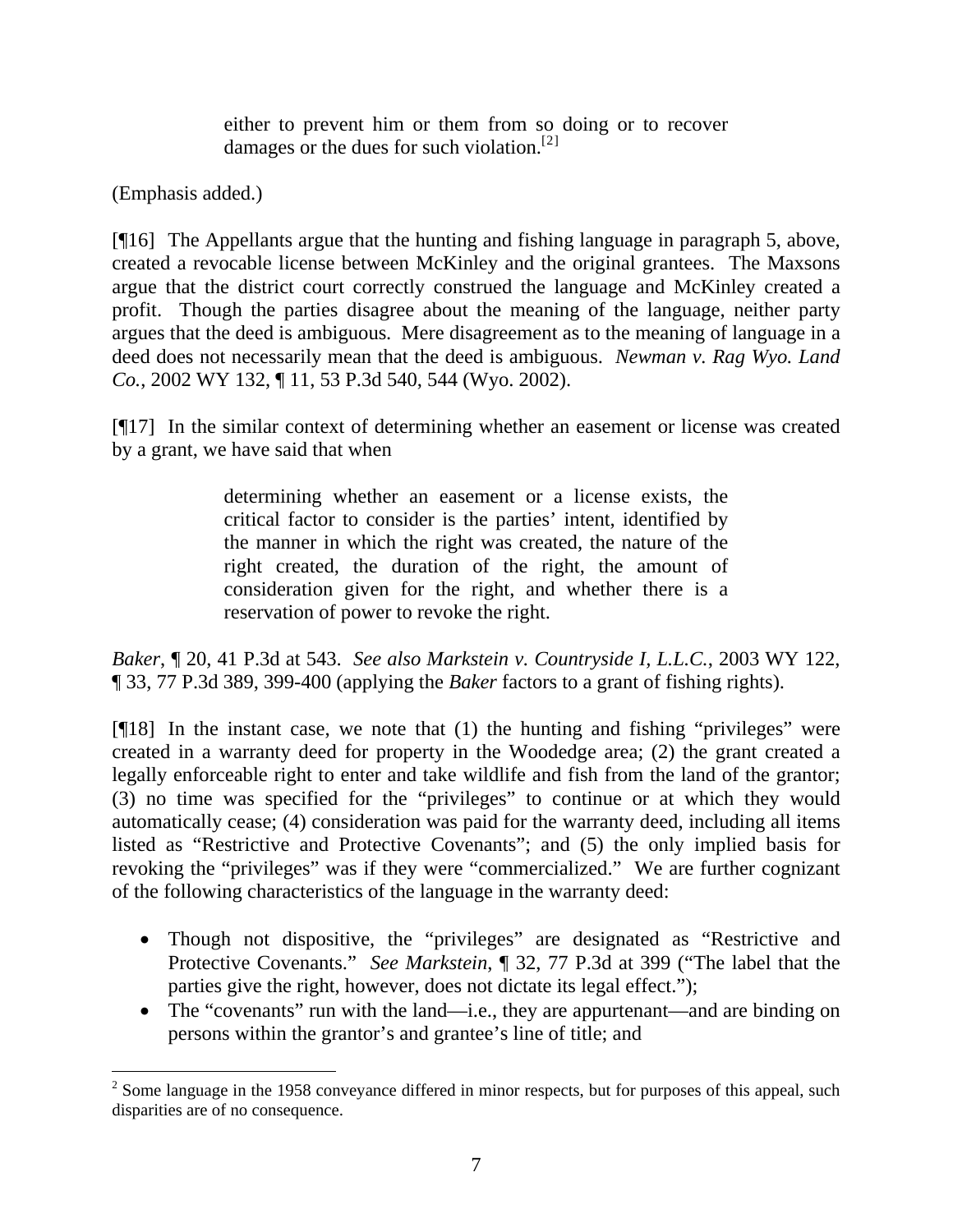• Paragraph 7 clearly contemplates that the heirs and assigns of the parties to the warranty deed could exercise and enforce the covenants.

Based on the language in the warranty deeds, it seems clear that McKinley created in the original grantees a right to enter and take game and fish, which right was appurtenant to the land and irrevocable unless the grantees or their heirs or assigns commercialized the right.<sup>[3](#page-8-0)</sup>

[¶19] The Appellants, however, argue that the warranty deed did not contain grant language sufficient to create an interest in the land and also that, if an interest was created, it cannot properly be considered a profit. This argument is not persuasive. The Appellants focus on the phrase "privileges are extended" and argue that these are not "apt" words granting a profit to hunt and fish on the McKinley land. They correctly point out that the ultimate goal in determining whether a grant of an interest in land was made is to determine the intent of the parties to the deed. With the foregoing discussion in mind, we see no other intent than to grant a profit in the lands retained by McKinley. When read as a whole, the "covenants" in the warranty deeds—including the "privileges" to hunt and fish—evidence an intent to create a right in the grantees that was to run with the land, pass to the heirs and assigns of the grantees, and was irrevocable unless commercialized. We are similarly not persuaded that the use of the word "privileges" to describe the grant indicates an intent to create a revocable license. 35A Am. Jur. 2d *Fish, Game, and Wildlife Conservation* § 8 (2001) notes that a right granted to hunt and fish on the land of another, while a property right, is properly considered a "privilege" because the ability to take game and fish is actually granted by the state. *See also Barton v. Gammell*, 143 Ga.App. 291, 293-94, 238 S.E.2d 445, 447 (1977) (grant of lake "privileges" constituted an easement, not a mere license); *Council v. Sanderlin*, 183 N.C. 253, 111 S.E. 365, 367 (1922) ("[a] deed for shooting privileges on land is a grant of a profit a prendre"); and 35A Am. Jur. 2d *Fish, Game, and Wildlife Conservation* § 27 ("where a grantor has reserved the hunting privileges . . ."; "a qualified right to hunt which is subject to the fee of hunting privileges reserved . . ."). We, therefore, hold that the use of the term "privileges" in the grant is sufficient to convey a profit in the land.

[¶20] The Appellants' final argument against categorizing the grant in the McKinley deeds as a profit is that, if an interest was created, it is not properly labeled a profit and we should instead recognize the right as an easement. The Appellants rely on Jon W. Bruce & James W. Ely, Jr., *The Law of Easements and Licenses in Land* (rev. ed. 2001 & Supp. 2006) and Herman H. Hahner, *An Analysis of Profits a Prendre*, 25 Or. L. Rev. 217 (1946), for the proposition that game and fish are not "profits" of the soil—i.e., they belong to the State, not the private landowner—and, therefore, a profit was not created.

<span id="page-8-0"></span> $\overline{a}$  $3$  There is no evidence in the record—and the Appellants have never alleged—that the Maxsons or anyone in their chain of title has attempted to commercialize hunting or fishing on the lands at issue in this appeal.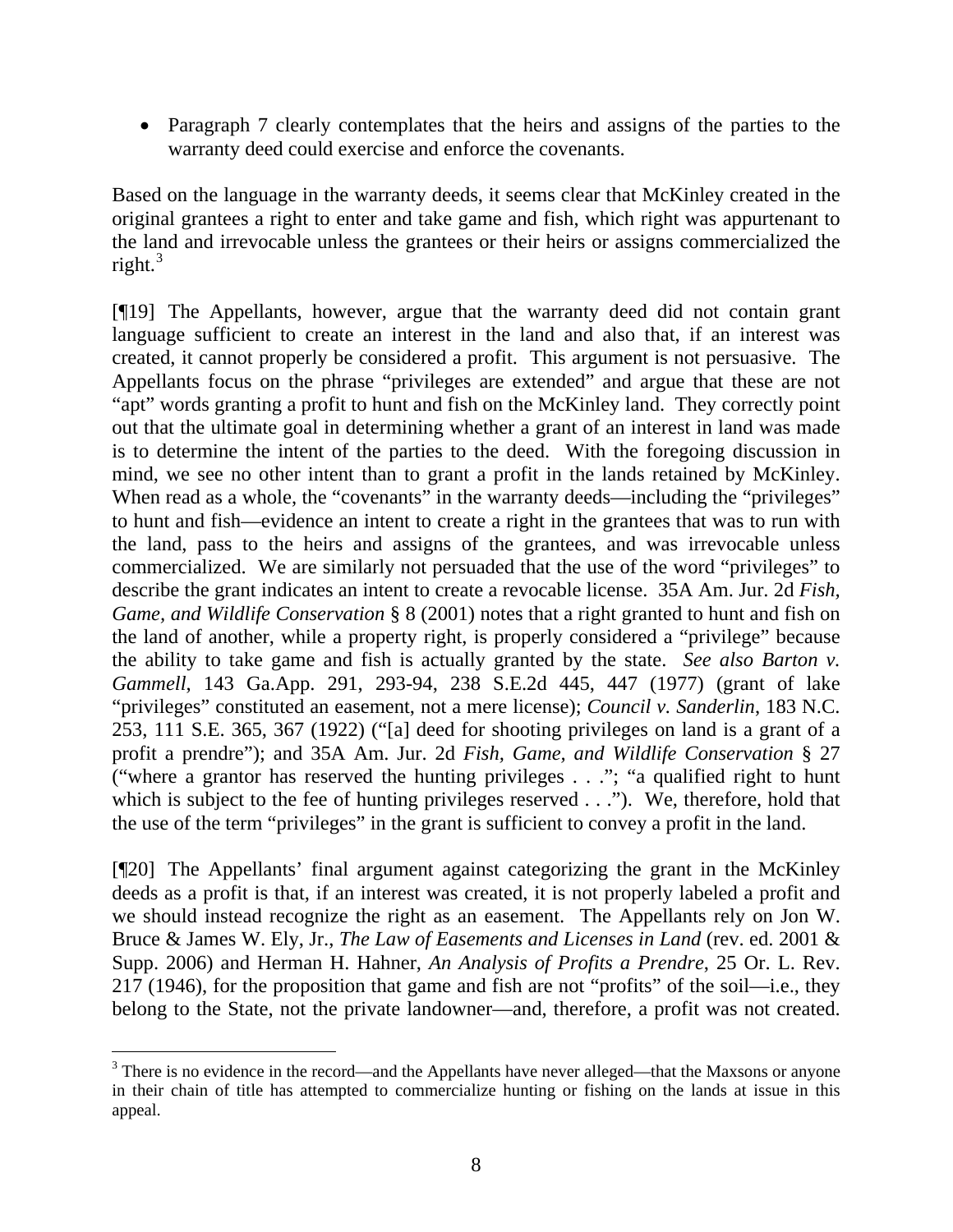At most, the Appellants argue, the McKinley deeds created an easement that, for public policy reasons, should be construed as an easement in gross. We find this argument to be without merit. First, a large majority of courts and secondary sources treat hunting and fishing rights in the land of another as profits. *See* 25 Am. Jur. 2d *Easements and Licenses* § 3; 28A C.J.S. *Easements* § 9; L. S. Tellier, Annotation, *Right Created by Private Grant or Reservation to Hunt or Fish on Another's Land*, 49 A.L.R.2d 1395 (1956) and citations therein. The fact that game and fish do not grow from the soil of land and are considered the property of the State and not of the servient estate owner does not persuade us to abandon a long-established and widely-recognized rule of property law. Second, even if we were to decide that a profit cannot be created for hunting and fishing rights as a matter of law, the warranty deeds in the instant case clearly intended that the rights "run with the land" and were, therefore, appurtenant and automatically pass to subsequent grantees of the property.

[¶21] Because the language in the McKinley deeds clearly evidenced an intent to create an irrevocable, appurtenant profit to hunt and fish on the lands retained by McKinley, the district court properly granted summary judgment on this issue in favor of the Maxsons (the successors in interest to the grantees of the McKinley deeds). We find no indication from the four corners of the warranty deeds that the parties to those conveyances intended to create a revocable license or an easement in gross.

# *Abandonment*

[¶22] The Appellants claim that, even if a profit was created, such profit was abandoned prior to the Maxsons' ownership of the dominant estate. "The question of abandonment is one of fact, depending upon intention and conduct." *Boatman v. Andre*, 44 Wyo. 352, 12 P.2d 370, 374 (1932). As a question of fact, we review the district court's determination that the profit was not abandoned under the "clearly erroneous" standard of review.

[¶23] The Appellants first claim that the profit was abandoned along with the larger development scheme to build a lodge, a ski area, and other improvements on the land retained by McKinley. At trial, the Appellants presented the testimony of witnesses who described their understanding of the general development scheme and further testified that such scheme had never been implemented. They also refer us to two "Agreements" introduced at trial that recite the terms of the development scheme. The Appellants' argument, as we understand it, is that (1) the profit was merely one right in a more general development scheme; (2) under the development scheme, McKinley was obligated to build certain improvements on the lands retained by him and subject to the profit; (3) such improvements were not built; therefore, (4) the scheme was abandoned and all rights thereunder were extinguished by abandonment.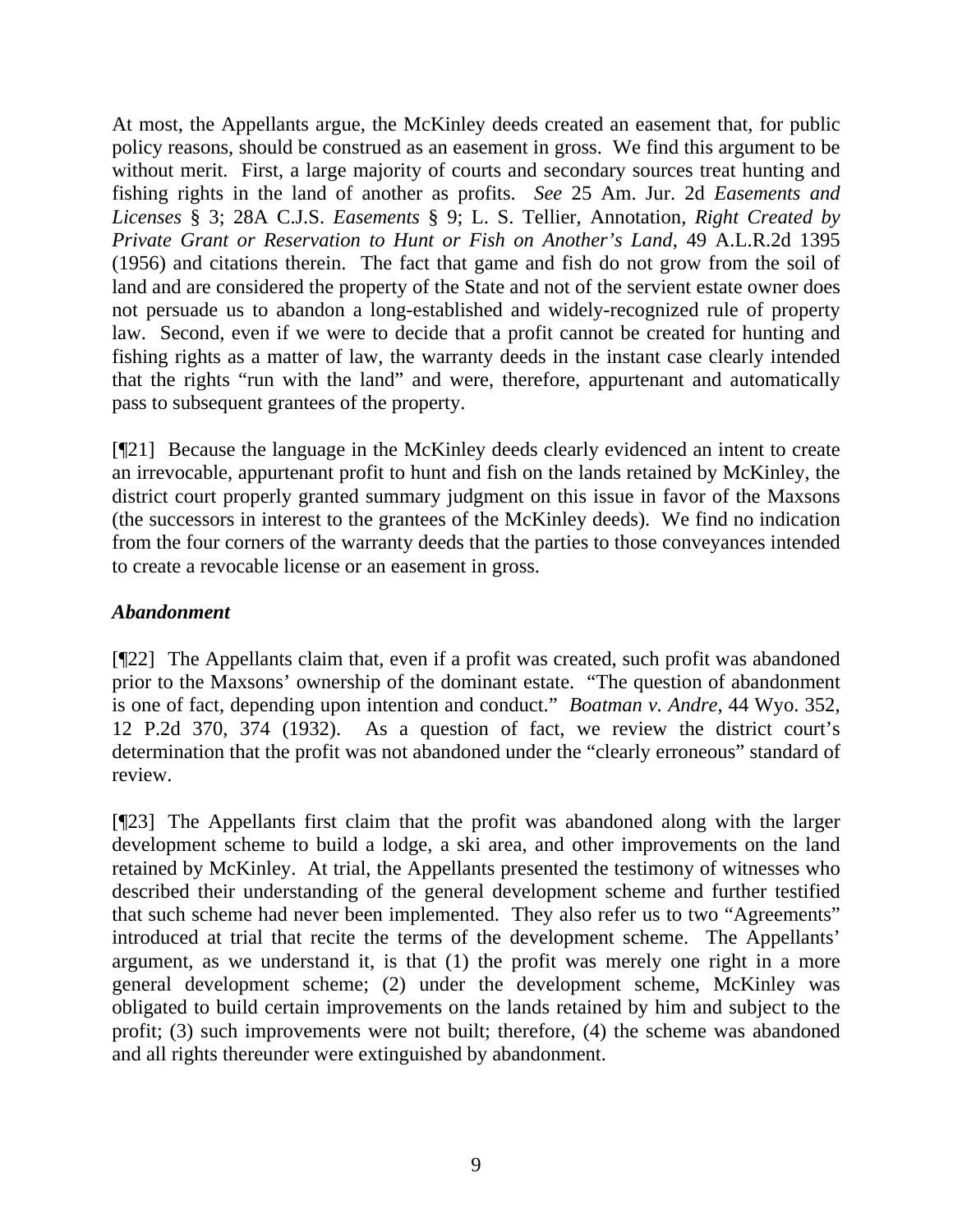[¶24] The district court determined that "although the general plan or scheme of the recreation community may have been abandoned, such is insufficient to allow for a *per se* abandonment of every covenant." The district court's findings are not clearly erroneous.

[¶25] The agreements relied upon by the Appellants were executed in 1955 between McKinley and third parties not within the Maxsons' line of title. Those agreements were specifically incorporated into the warranty deeds in their respective transactions. In contrast, the Maxsons have never argued—and we have been presented with no direct evidence—that their land was part of the general development scheme. Further, there is no evidence that the McKinley conveyances to the Maxsons' predecessors were subject to the development scheme, but those conveyances did expressly grant rights to hunt and fish on the lands retained by McKinley.<sup>[4](#page-10-0)</sup> Therefore, the district court's determination that the profit to hunt and fish was not extinguished by McKinley's conduct—even if the general development scheme was abandoned—is not clearly erroneous and must be affirmed.<sup>[5](#page-10-1)</sup>

[¶26] The Appellants next argue that, even if the profit has not been totally extinguished by abandonment as discussed above, then it was abandoned as to the Kuhns' land in section 27 by the Woodedge owners in the years subsequent to the conveyances from McKinley. According to the Appellants:

> The privilege to hunt and fish on grantor's lands has only been exercised by members of the Woodedge community within Section 22, and they have been cut off from Section 27 since at least the mid-1960s. In a footnote, the district court states that the evidence reflected that hunters ignored the 'off limits' nature of the W ½ W ½ of Section 27 and continued to hunt therein. The record supports the statement that individuals hunted within Appellants' lands in Section 27. However, there was no evidence presented that these individuals were members of the Woodedge community.

[¶27] The district court addressed this issue in its decision letter as follows:

 $\overline{a}$ 

Defendants assert that, particularly as to the W  $\frac{1}{2}$  W  $\frac{1}{2}$  of Section 27, there has been no demonstration that the Maxsons or any other Woodedge landowner ever hunted in the vicinity.

<span id="page-10-0"></span><sup>&</sup>lt;sup>4</sup> We also note that the warranty deeds that incorporated the agreements contained language similar to the deeds at issue in this appeal within the deeds themselves. There is no indication from those deeds, however, that the hunting and fishing privileges were intrinsically bound to the general development scheme that was described in the separate agreements.

<span id="page-10-1"></span><sup>&</sup>lt;sup>5</sup> It is also true that McKinley, as the servient estate owner, had no power to abandon the rights of the dominant estate owners. *Hasvold*,  $\sqrt{26}$ , 45 P.3d at 641 (discussing abandonment of easements).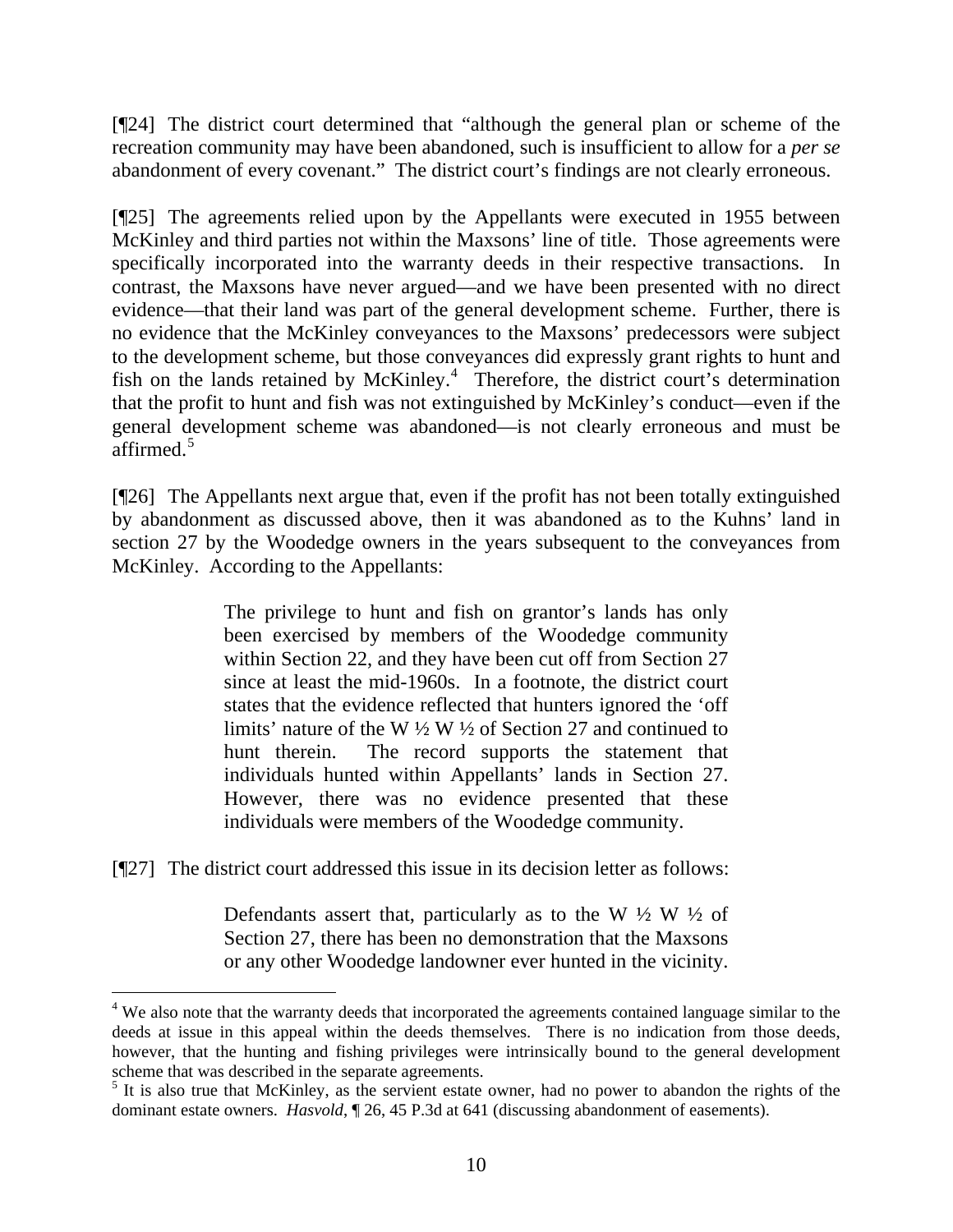While, at times, the Section 27 lands certainly were deemed "off limits" to hunting based on certain evidence, other evidence demonstrated that hunters, in fact, ignored the methods utilized to restrict hunting in the area and continued to hunt therein.

The district court's findings of fact on this issue are not clearly erroneous.

[¶28] We agree with the district court's reliance on *First Nat'l Bank v. Konner*, 367 N.E.2d 1174, 1177 (Mass. 1977), wherein it was stated that

> it is clear that a profit a prendre, like an easement, can be abandoned. *Gerhard v. Stephens*, 68 Cal.2d 864, 882[, 69 Cal.Rptr. 612, 442 P.2d 692] (1968). Restatement of Property §§ 504, 450, special note (1944). 3 H. Tiffany, Real Property § 847 (3d ed. 1939). In cases dealing with easements, we have held that the rights of a dominant owner will not be extinguished under the theory of abandonment unless there is a nonuser coupled with an intent to abandon. Nonuser alone, no matter how long continued, will not suffice. *Desotell v. Szczygiel*, 338 Mass. 153, 158-159[, 154 N.E.2d 698] (1958). It is also necessary to show "acts by the owner of the dominant estate conclusively and unequivocally manifesting either a present intent to relinquish the easement or a purpose inconsistent with its further existence. *Willets v. Langhaar*, 212 Mass. 573, 575[, 99 N.E. 466] [1912]." *Dubinsky v. Cama*, 261 Mass. 47, 57[, 158 N.E. 321, 324] (1927).

Further, the "servient estate owner must prove that the dominant estate owner intended to abandon the easement and such intention 'may be inferred only from strong and convincing evidence.'" *Hasvold*, ¶ 26, 45 P.3d at 641 (quoting *Mueller v. Hoblyn*, 887 P.2d 500, 506 (Wyo. 1994)).

[¶29] In the instant appeal, we are not convinced that the district court erred in determining that the profit was not abandoned. The evidence relied on by the Appellants is as follows: (1) Mike McGill<sup>[6](#page-11-0)</sup> attempted to block off the primary trail for entering section 27 from the Woodedge properties with a cable in the "middle to later" 1960s; (2) McGill had no knowledge of use of section 27 for hunting and fishing by the

 $\overline{a}$ 

<span id="page-11-0"></span><sup>&</sup>lt;sup>6</sup> While not the owner of the land at issue, members of his family were successors in interest to McKinley and they owned the land subject to the profit in the W  $\frac{1}{2}$  W  $\frac{1}{2}$  of section 27 at the time that the Appellants argue the profit was abandoned.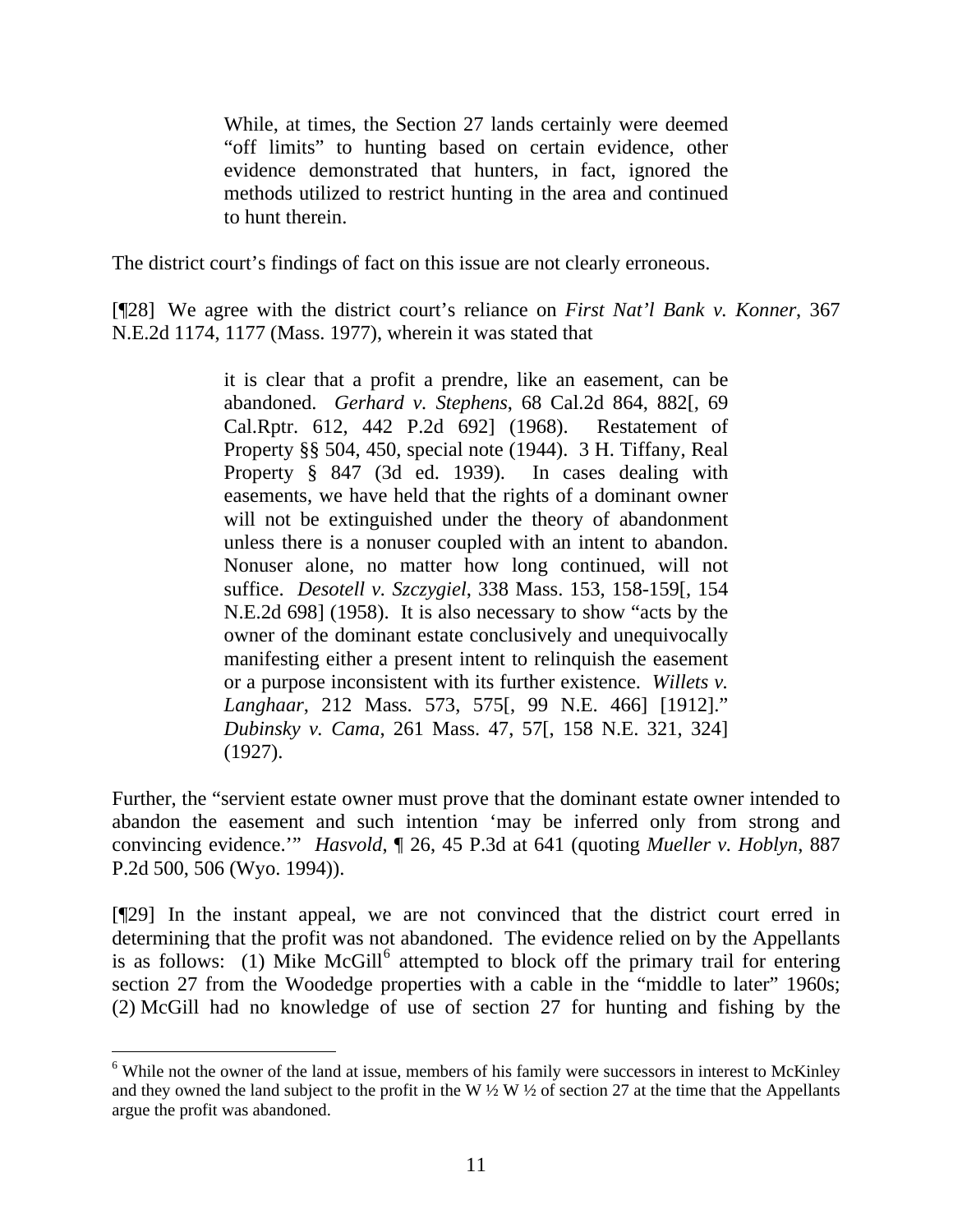Woodedge owners after he barred their access; and (3) the Woodedge Property Owners Association had no record of any complaints from Woodedge owners regarding their lack of access to section 27 from the mid-1960s until 1994.

[¶30] We must affirm the factual determination of the district court on this issue because the foregoing evidence fails to demonstrate that the district court clearly erred. As noted above, the Appellants bore the burden of proving intent to abandon the profit and an overt act of abandonment. At best, the Appellants' arguments tend to show nonuse of the profit for a period of time. Even that showing, however, is made in the negative—i.e., the argument only alleges that McGill was unaware of any exercise of the rights under the profit. Further, the Maxsons argue that (1) there was evidence that the cable across the path could easily be pushed to the ground and driven over; (2) Peter Kuhn installed a gate in 1994 to stop "the flow of traffic going south into Section 27"; (3) he also saw people hunting "in the Woodedge Subdivision"; and (4) John Maxson testified that it was common knowledge that Woodedge owners hunted and fished on sections 22 and 27.

[¶31] Given the lack of evidence of intent to abandon the profit in the 1960s, the abundant evidence of exercise of the profit rights in the 1990s, and the Appellants' own admission that hunting was being conducted but "there was no evidence presented that these individuals were members of the Woodedge community," we are unable to conclude that the district court clearly erred when it determined that the profit was not abandoned. We, therefore, affirm the district court's factual finding that the profit was not abandoned.

## *Adverse possession*

[¶32] The Appellants next argue that the profit in section 27 was extinguished by adverse possession, which adverse possession began when McGill placed a cable across the main ingress from Woodedge to section 27 during the 1960s. In conjunction with the cable, the Appellants emphasize that McGill notified the Woodedge community that hunting and fishing would no longer be allowed and he began patrolling section 27 and ejecting trespassers.

[¶33] In *Davis v. Chadwick*, 2002 WY 157, 55 P.3d 1267, 1270 (Wyo. 2002) (quoting *Hillard v. Marshall*, 888 P.2d 1255, 1258 (Wyo. 1995)), we said:

> In order to establish adverse possession, the claiming party must show actual, open, notorious, exclusive and continuous possession of another's property which is hostile and under claim of right or color of title. *Rutar Farms & Livestock, Inc. v. Fuss*, 651 P.2d 1129, 1132 (Wyo.1982); *City of Rock Springs v. Sturm*, 39 Wyo. 494, 502, 273 P. 908, 910 (1929). Possession must be for the statutory period, ten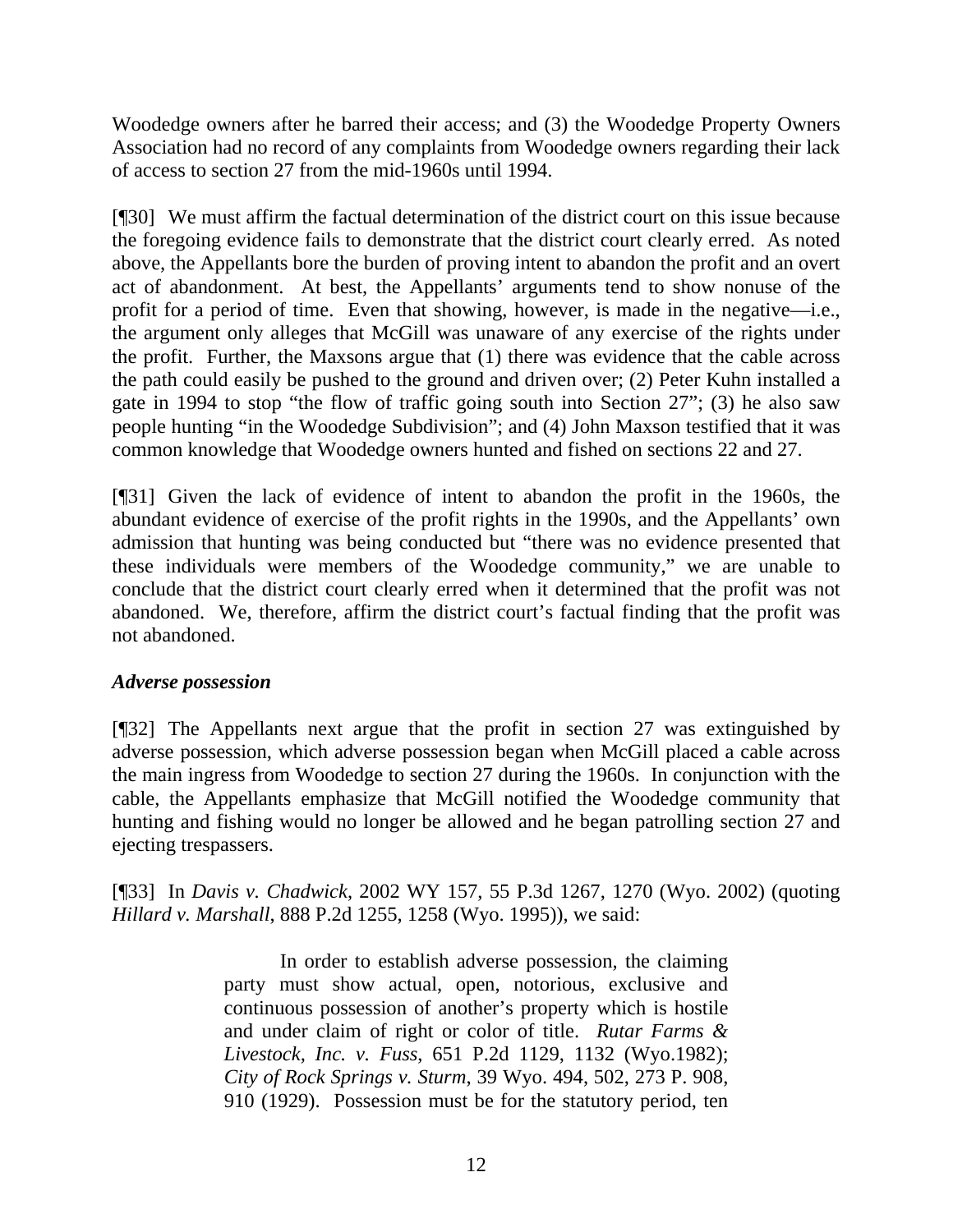years. W.S. 1-3-103 (1988); *Connaghan v. Eighty-Eight Oil Co.*, 750 P.2d 1321, 1323 (Wyo.1988); *Doenz v. Garber*, 665 P.2d 932, 935 (Wyo.1983).

While we have not dealt directly with the issue of extinguishment of a profit through adverse possession by a servient estate owner, we have discussed the analogous situation of extinguishment of an easement through adverse possession.

> The elements of adverse possession of land are very similar to the elements necessary to establish adverse possession of an easement. There is, however, an analytical distinction between the two categories of adverse possession. The owner of the servient estate claiming adverse possession of an easement already has the right to possess and use the land so long as that use is not inconsistent with the easement. *WYMO Fuels, Inc. v. Edwards*, 723 P.2d 1230, 1236 (Wyo.1986). Therefore, the owner of a servient estate must prove the use of the servient estate made during the period of adverse possession is sufficiently hostile and inconsistent with the use permitted by the easement.

> > To extinguish an easement over (or use of) the servient tenements, the servient tenement owner must demonstrate a visible, notorious and continuous adverse and hostile use of said land which is inconsistent with the use made and rights held by the easement holder, not merely possession which is inconsistent with another's claim of title.

*Estojak v. Mazsa*, 522 Pa. 353, 562 A.2d 271, 275 (1989). *Accord Abbott v. Thompson*, 56 Or.App. 311, 641 P.2d 652, 655 (1982). Just as the creation of an easement by prescription is not favored in the law, the termination of an easement by adverse possession is not favored. *Shumway v. Tom Sanford, Inc.*, 637 P.2d 666, 670 (Wyo.1981).

*Mueller v. Hoblyn*, 887 P.2d 500, 507 (Wyo. 1994). *See also* Restatement (Third) of Prop.: Servitudes § 7.7 (2000) ("To the extent that a use of property violates a servitude burdening the property and the use is maintained adversely to a person entitled to enforce the servitude for the prescriptive period, that person's beneficial interest in the servitude is modified or extinguished").

[¶34] Applying the foregoing rules, the district court in the instant case determined that the "Maxsons and Woodedge landowners have, in fact, made use of lands in Sections 22 and 27 despite Defendants' protests." Therefore, the use of the servient estate was not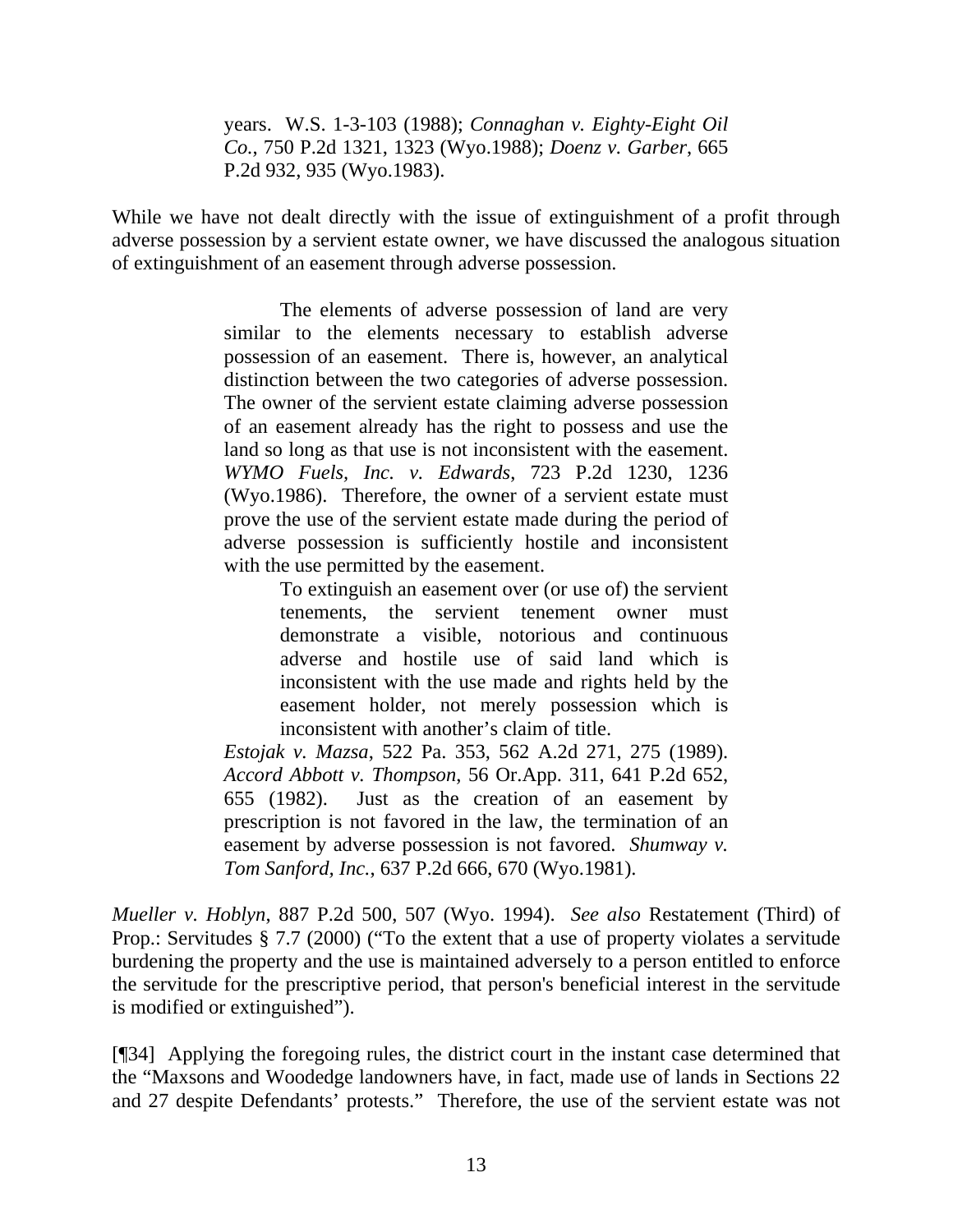sufficiently hostile and inconsistent with the use of the profit to extinguish such profit through adverse possession.

[¶35] After a careful review of the record, we find that sufficient evidence supports the district court's findings and affirm its decision on this issue. The evidence at trial indicated that: (1) as noted above, the cable meant to block access to section 27 could easily be disregarded; (2) McGill testified that he allowed hunting on section 22 but that "trespassers" were "a nightmare" during hunting season each year on the other lands owned by his family, which lands included the section 27 lands; (3) the defendants at trial did not produce any evidence that the Woodedge owners were actually prevented from exercising their rights under the profit—instead, evidence was presented that McGill was merely unaware of any hunting or fishing; and (4) McGill admitted that William Moore, a Woodedge owner, clearly indicated his intent to hunt on any of the land owned by McGill's family. It may have been possible for the district court to reach a different conclusion; however, our standard of review requires us to affirm the decision of the district court if it is not clearly erroneous. Based on the evidence in the record, the district court could properly find that the Woodedge owners and the Maxsons' predecessors in interest were still able to enjoy their rights under the profit and McGill's possession was not, therefore, sufficiently hostile and inconsistent to extinguish such profit through adverse possession.

## *Use of motorized vehicles while exercising rights under profit*

[¶36] Because the profit was not extinguished by adverse possession or abandonment, we must next ascertain whether the district court erred when it determined that the Maxsons could use motorized vehicles on the servient estates while exercising their rights under the profit. The Appellants argue that:

> In establishing the scope of the Appellees' hunting and fishing profit, it should be based on how fishing and hunting were practiced in the 1940s and 1950s in Wyoming as this is the pertinent vicinity and time of execution of the deeds in question. . . . Appellees should be limited to the scope of that intention, and the methods of that place and time period.

In its decision letter, the district court determined, however, that:

Although motorized vehicle access may have been limited in the area at the time, the Court cannot conclude McKinley intended to limit hunting so as to exclude motorized vehicles. Rather, the use of a vehicle is "reasonably necessary and convenient" to the enjoyment of a hunting profit.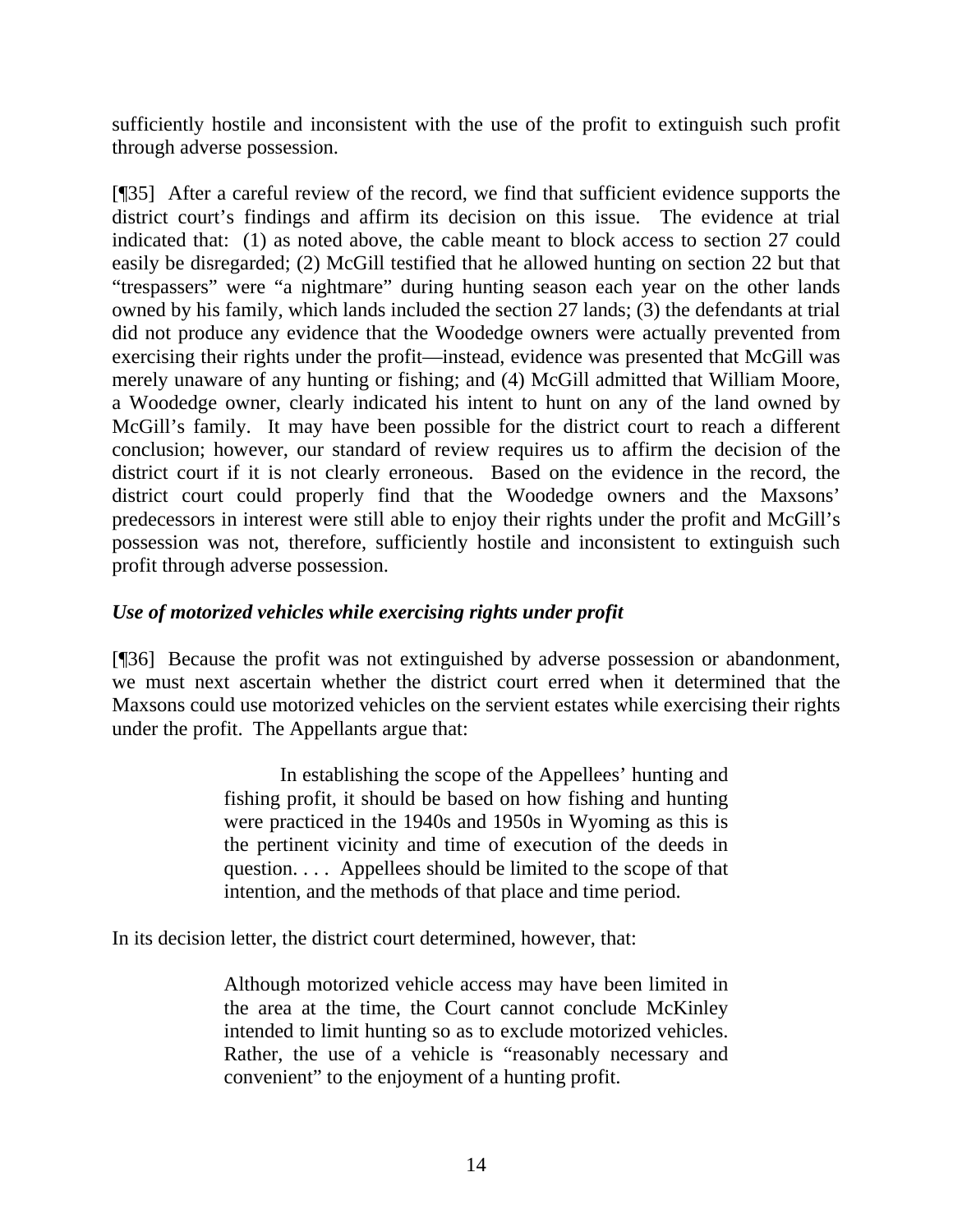[¶37] In reaching its decision, the district court relied on *Isherwood v. Salene*, 61 Ore. 572, 123 P. 49 (1912) and *Bland Lake Fishing & Hunting Club v. Fisher*, 311 S.W.2d 710 (Tex. App. 1958). In *Isherwood*, 123 P. at 50, the Oregon court stated that the right to hunt ducks and fowl in that case was "limited to the usual and reasonable methods generally used in the vicinity at the time of the execution of the deed." *See also* 35A Am. Jur. 2d *Fish, Game, and Wildlife Conservation* § 27 (2001) ("In the absence of anything to the contrary in a grant of hunting or fowling privileges, the right to hunt and fowl is limited to the usual and reasonable methods generally used in the vicinity at the time of the execution of the grant . . . ."). However, in *Bland Lake*, 311 S.W.2d at 715-16, while dealing with the scope of a profit, it was said that:

> Every easement carries with it the right of doing whatever is reasonably necessary for the full enjoyment of the easement itself. Extent of such incidental rights depends upon the purpose and extent of the grant itself. Such right is limited and must be exercised in such a reasonable manner as not injuriously to increase the burden upon the owner of the fee. Nothing passes by implication as incidental to a grant except what is reasonably necessary to its fair enjoyment. What is reasonably necessary for the full enjoyment of the easement will be determined by a construction of the language of the express grant, considered in the light of the surrounding circumstances. 28 C.J.S. *Easements* § 76, p. 754.

[¶38] While the preceding rules appear to be contradictory, we view them merely as aids to interpretation of the scope of the original grant. As we discussed extensively above, intent is the touchstone of deed interpretation. When creating the profit at issue in this appeal, McKinley was free to restrict the right to its usual methods at the time of the grant, but he was also free to allow exercise of the profit to adapt to changing technologies and practices. The district court determined that McKinley intended to make a broad grant of a profit that allowed motorized vehicles to be used by the dominant estate owners while enjoying the profit. We agree.

[¶39] The language of the deeds clearly indicated an intent that the profit could be expanded prospectively. McKinley granted the profit not only in land currently owned by him, but also in any lands he may later acquire. While that language alone does not answer the instant question, it is probative as to the issue of whether we should narrowly or broadly construe McKinley's intent when the deeds were conveyed. The district court, in analyzing the profit, correctly weighed evidence outside of the warranty deeds when it determined that use of motorized vehicles was within the scope of the profit. That evidence indicated that Erskine Harton, a grantee of land from McKinley in section 27, used a four-wheel drive vehicle to access his land beginning in 1955 and, indeed, traveled to the land with McKinley in a vehicle on an established trail. The evidence also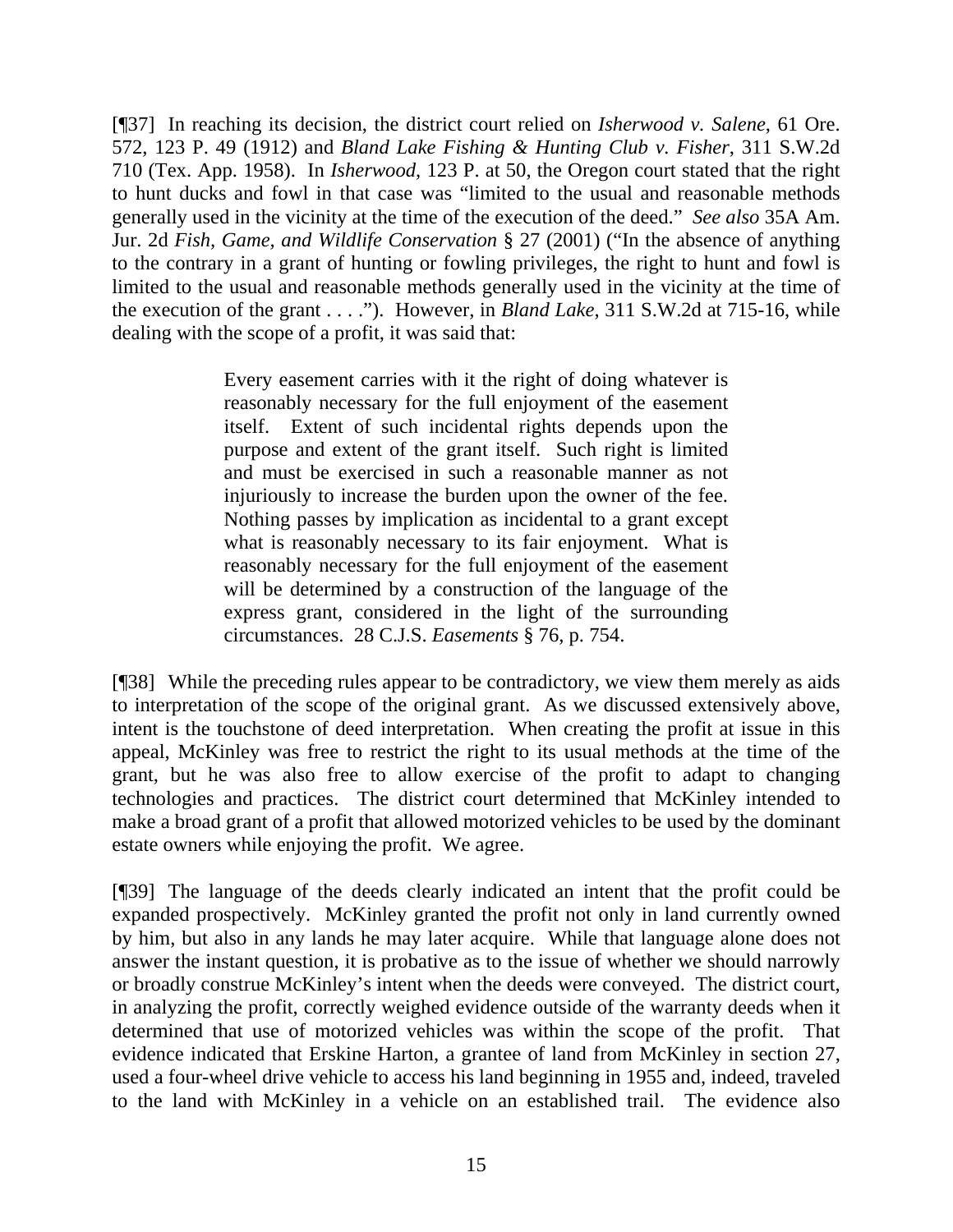indicated that vehicle use in exercising the profit was prevalent enough in the decade after the right was created to prompt McGill to attempt to block access to section 27 by running a cable across the main access point. Under these circumstances, we will affirm the conclusion of the district court that reasonable motorized vehicle use is allowed in exercising the Maxsons' profit right to hunt on the servient estates in sections 22 and 27.

## *Right to enter adjoining public lands*

 $\overline{a}$ 

[¶40] The Appellants' final argument is that the district court erred when it held that:

11. Plaintiffs are prohibited from using the lands of the Defendants as a general access right, but are permitted to enjoy their hunting and fishing rights on the lands of the Defendants as outlined herein and adjacent lands which Plaintiffs have a lawful authority to enter. *This Court has no authority to prohibit Plaintiffs from lawfully crossing over into lands upon which they are lawfully permitted, including, but not limited to, lands owned by the United States Forest Service and the Bureau of Land Management.*

(Emphasis added.) The crux of the Appellants' argument is that the Maxsons, as well as other Woodedge owners, are enforcing their profit rights not to hunt and fish on the burdened land, but to use the land as a general access easement—specifically, they allege that the Woodedge owners wish to use their profit rights as an excuse conveniently to access Forest Service and Bureau of Land Management lands. The Maxsons acknowledge that they do not have a "general right of ingress and egress across the lands of Appellants," but maintain that they have a right to enter Forest Service and BLM lands during the course of rightfully enjoying their profit.

[¶41] Based on these arguments, it seems clear that both parties agree that the Maxsons may only enter the Appellants' land in section  $27<sup>7</sup>$  $27<sup>7</sup>$  $27<sup>7</sup>$  to exercise their rights under the profit; i.e., they may only enter to hunt and fish. Similarly, they agree that the Maxsons may not merely use the road over section 27 to reach and hunt upon public lands. The disagreement arises where the Maxsons, properly exercising their right to hunt on the Appellants' land, wish to cross from such land onto adjacent public lands where, the evidence established, they may also legally hunt.

[¶42] We will affirm the order of the district court on this issue. According to the terms of the grant, there is no requirement that the dominant estate owner enter or exit the

<span id="page-16-0"></span><sup>&</sup>lt;sup>7</sup> While our analysis generally applies to all lands burdened by the Maxsons' profit, the Appellants' chief concern is with use of a road that connects the Maxsons' parcels with public lands over the northeast corner of the servient estate in section 27.